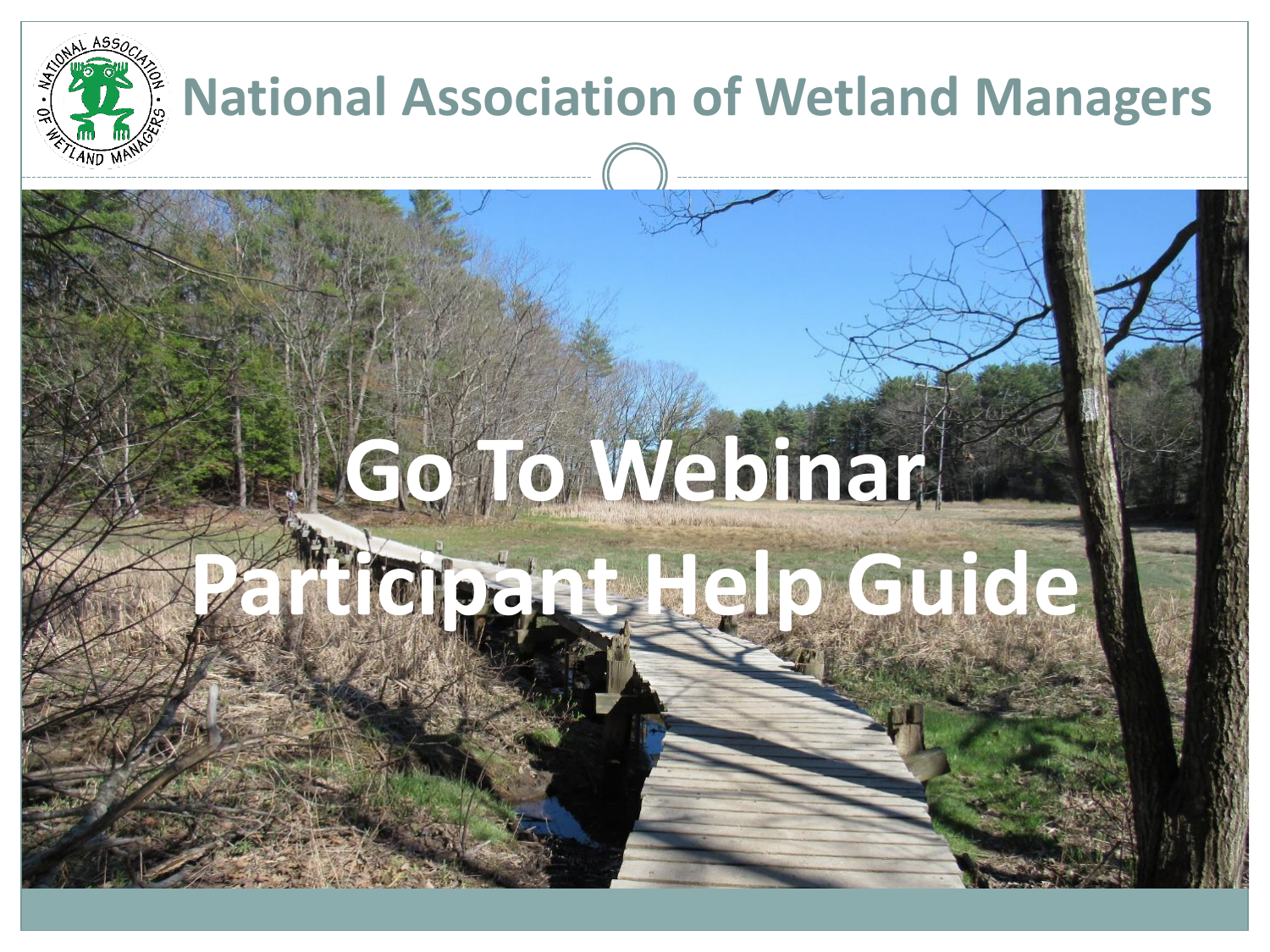

## **Introduction**

2

Go To Webinar is a wonderful presentation platform, however there are some useful tips that will make the webinar go more smoothly.



NAWM has compiled these instructions from Go To Webinar guides for those of you who are new to the technology or who just need a refresher.

If you experience any technical difficulties during an NAWM webinar, you can always contact Laura at NAWM at (207)892-3399 at any point during the presentation to get assistance.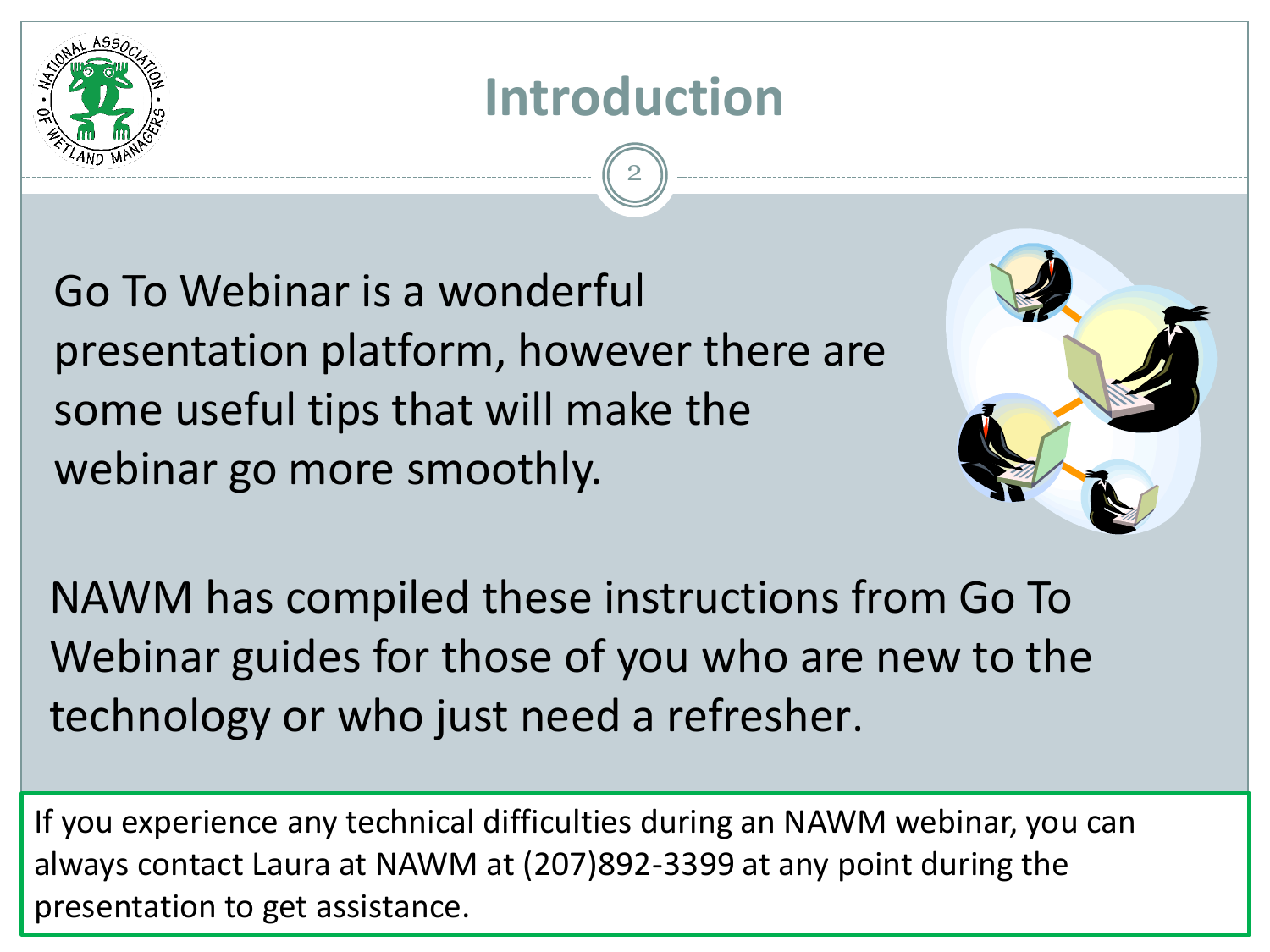

## **Introduction**

3

If you have never used Go To Webinar before, depending on your operating system and network firewalls, you may be prohibited from downloading the software or your connection may be too slow to work properly.



….If this is the case, rest assured…



NAWM always includes a link to a PDF version of the presentation and phone-in instructions so you can follow along with the presentation via your telephone connection and advancing the PDF slides on your own.

If you experience any technical difficulties during an NAWM webinar, you can always contact Laura at NAWM at (207)892-3399 at any point during the presentation to get assistance.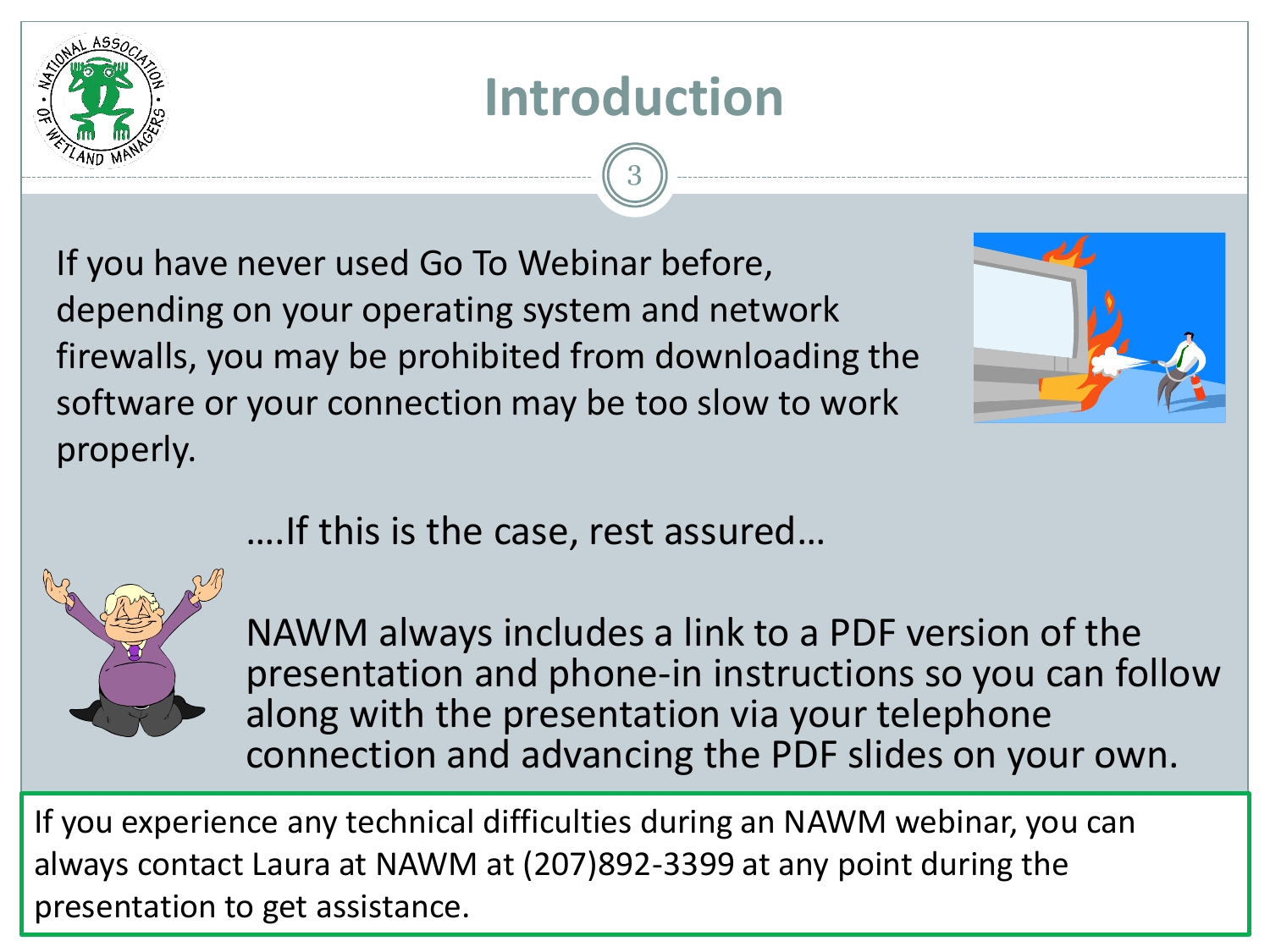

## **Register & Join the Webinar**

4

#### **HOW TO REGISTER:**

**1**. Click the registration link or button provided on the registration website or in the invitation email.

**2**. Complete the registration form.

**3**. You will receive an email confirming your registration for the webinar, along with the option to add the webinar information to your Outlook® Calendar.

#### **HOW TO JOIN:**

**1**. At the time of the webinar, open the webinar confirmation email or Outlook appointment.

**2**. Click the Join Webinar link provided in the confirmation email or Outlook appointment.

**3**. If prompted, click Yes, Grant or Trust to accept the download.

**4**. Follow the Audio instructions on the next slide….

NOTE: Your registration link is unique to you – please do not share it. Each participant needs to register separately. Using the same link for more than one person can cause interference and prevent others from receiving follow-up communications, including links to documents and papers, etc.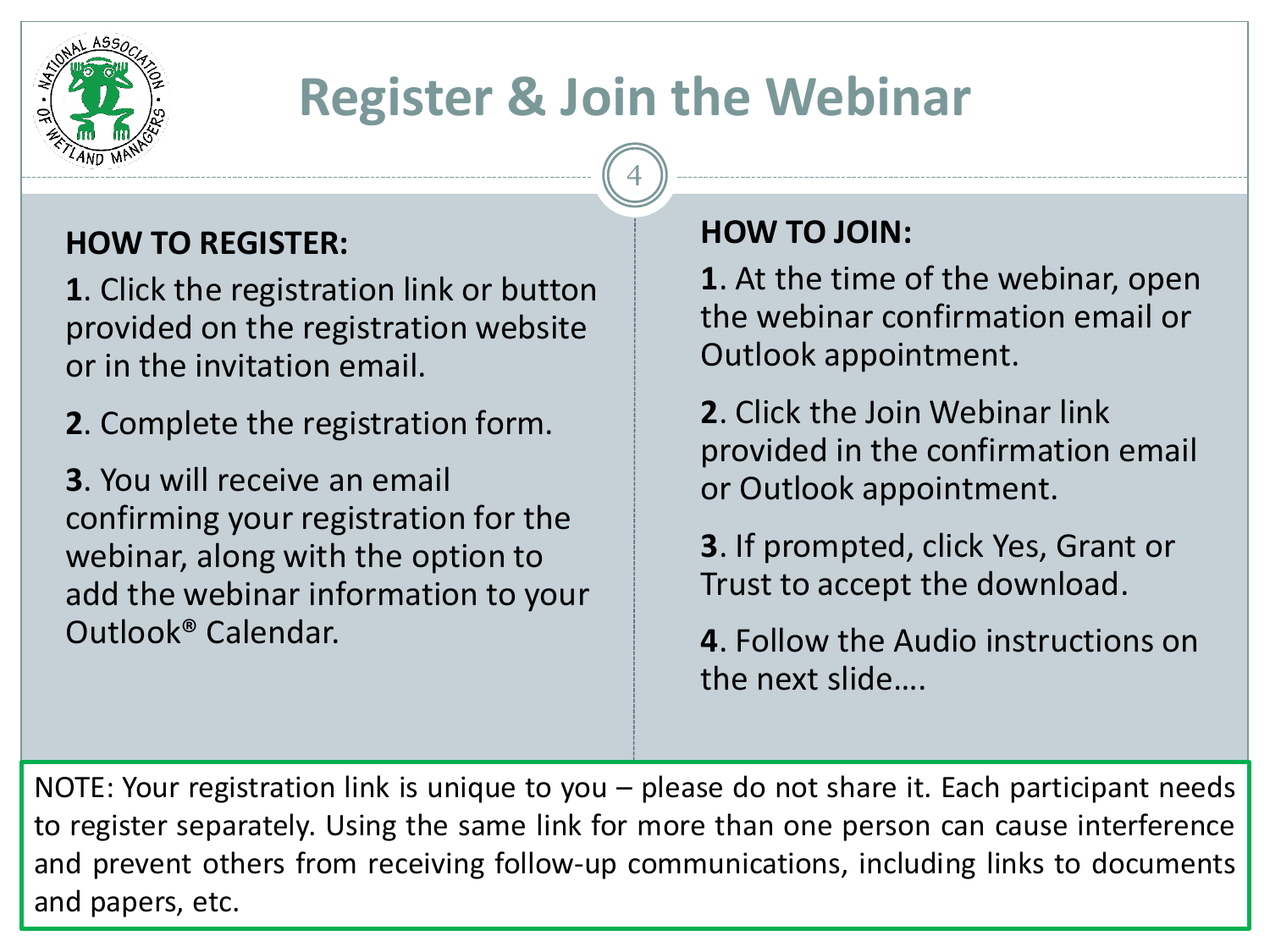

## **Audio Options**

5

#### **Getting Started:**

Your first option is to select either "Computer audio" or "Phone call" in the Audio panel of your Go To Webinar software toolbox. If you choose "Phone call" you will be shown a Dial-in number. Call that number, enter in your Access Code, and then enter in your Audio PIN. If you select "Computer audio," you must have speakers.

TIP: If your Go To Webinar toolbox collapses, you can easily expand it again by clicking on the red arrow at the top.

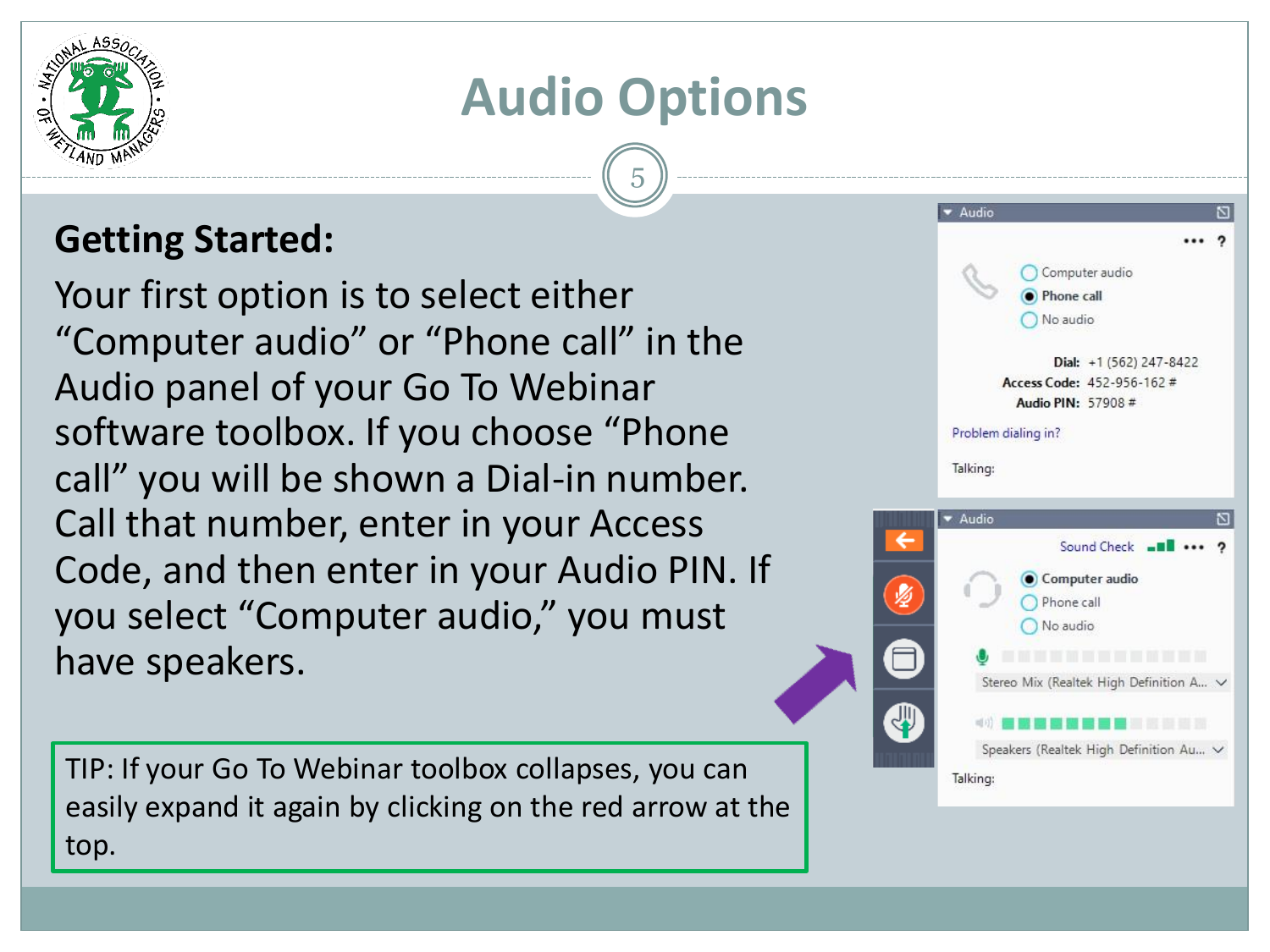

## **Audio Options: Telephone**

6

#### **Telephone Users**

*In order to prevent an echo and background noise…*

**1**. Click on the audio icon on the bottom right of your monitor taskbar.

**2**. When the audio window opens, click on the audio icon on the left to mute speakers.

**3**. Click on the speaker image at the top to open a "Speakers Properties" window.

**4**. Click on the "Levels" tab and then on the audio icon for "Microphone" to mute the mic.

**5**. Keep all cell phones away from telephones or computer microphones as they can cause an echo effect.

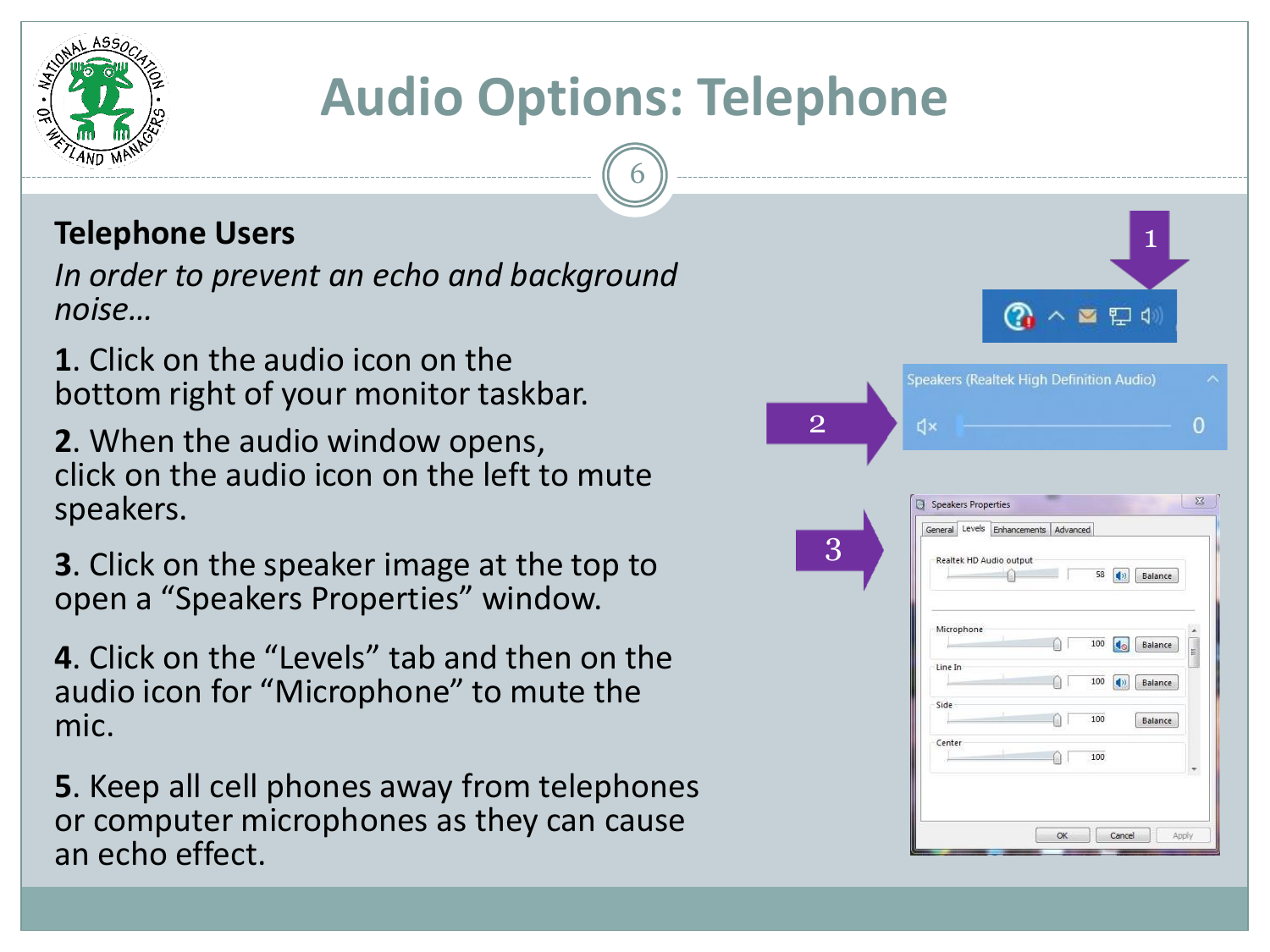

## **Audio Options: Computer Audio**

7

#### **Computer Audio**

- 1. If you choose to join via Computer audio, you will need speakers to listen to the webinar.
- 2. Please note that audio quality can vary based on your audio software/hardware manufacturer as well as your operating system. When using Computer audio, the following best practices are recommended:
	- For optimum sound quality, a USB headset is recommended.
	- If a headset is not available, speakers are required to listen to the webinar.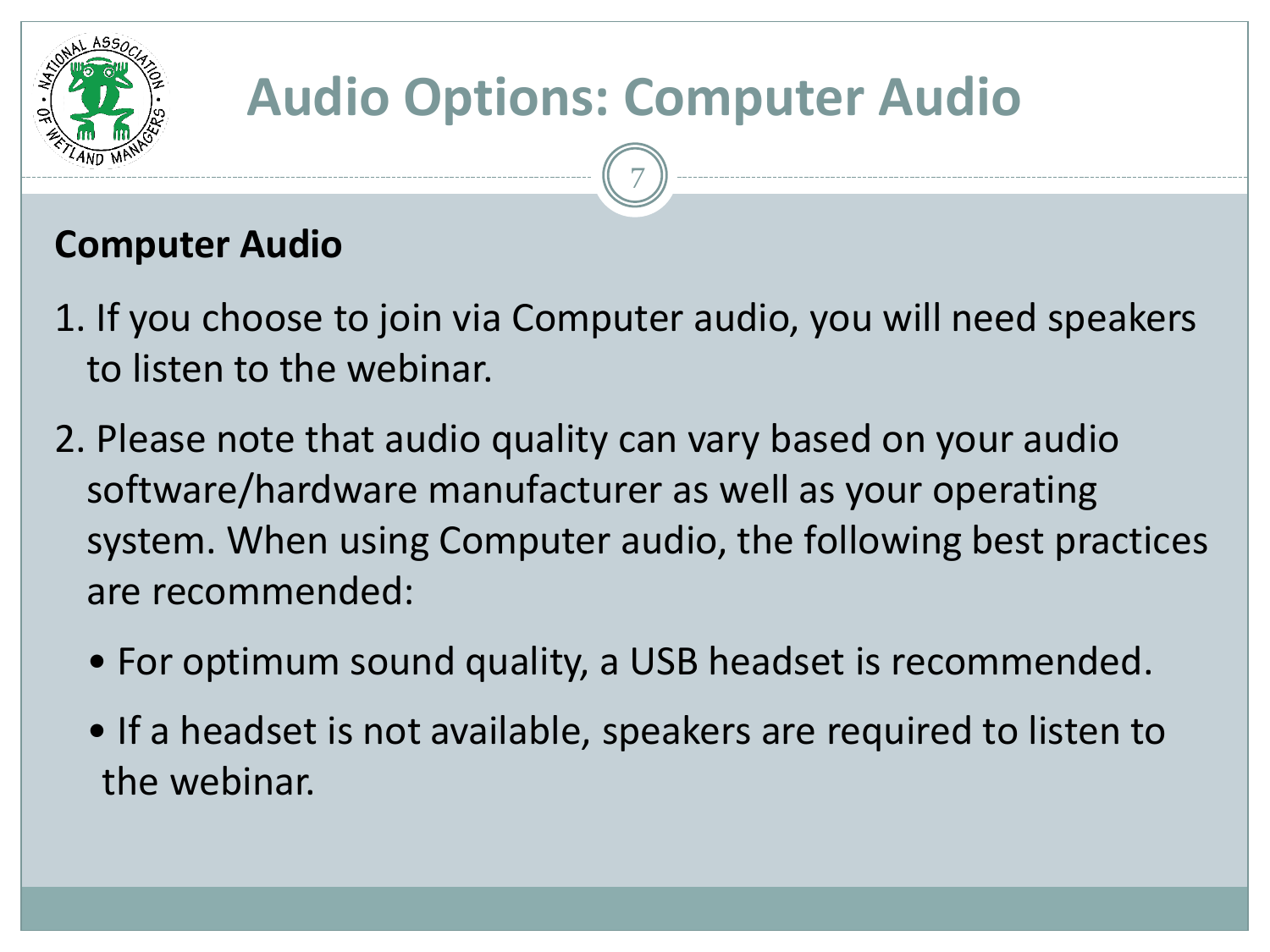

8

At the beginning of the webinar, the moderator will let you know if the presenter will take questions during the presentation or if they will hold questions until the end.

At any point during the webinar, please type your questions in the Question Box.

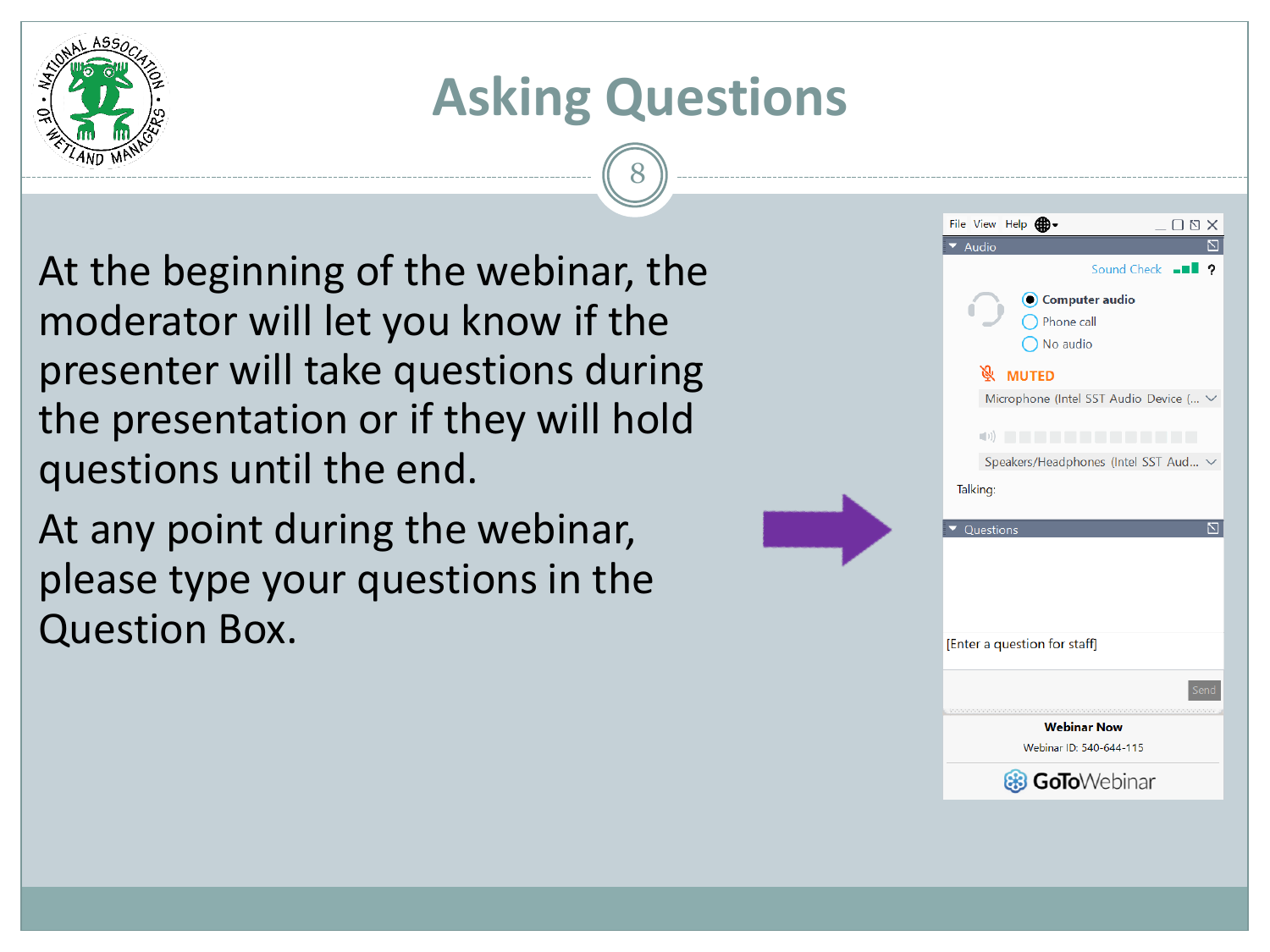

### **Past Recorded Webinars**

9

#### **National Association of Wetland Managers - Protecting the Nation's Wetlands** Search NAWM



NAWM ▼ Webinars & Trainings ▼ Publications ▼ Science ▼ Wetland Programs ▼ Law & Policy ▼ Jobs Board Donate Join Log In

To access past recordings, go to [www.nawm.org](http://www.nawm.org/), hover over the "Webinars & Training" tab and select "NAWM Webinars". This brings you to a page with NAWM's entire in-house webinar library.

#### **Webinars & Trainings**

The National Association of Wetland Managers (NAWM) is passionate about knowledge sharing. For more tha thirty years, NAWM has made it a priority to provide free, open-access training and education for our members and the public in order to build robust and effective state and tribal wetland programs and to protect wetlands resources throughout the Nation.

NAWM holds webinars on various topics, most of which relate to a specific project and work group. In addition. NAWM holds webinars as part of its members' webinar series on topics of interest to members. Please click on the webinar group name below for more details about individual webinars. In all cases, if you have any questions about registering for a webinar, please contact Laura at laura@nawm.org.

NAWM has also developed a series of online training webinars, designed to provide a more in-depth training experience, with individual modules containing objectives, guizzes, and an answer key.

If you haven't used Go To Webinar before or you just need a refresher, please view our guide prior to the webinar here

For a full list of all available webinar recordings with links, can be found here.

Please Note: NAWM is not a professional certification authority or institution. However, certificates of Participation to be used toward Continuing Education Credits are available for all live NAWM Webinars. All NAWM members receive free Certificates of Participation for webinars. Non-Members are charged a processing fee of \$25.00 US. More information is available here.



Q

Sign up to Receive

Information on Upcoming

**ASWM Webinars** 

NAWM records all of their webinars, post-processes them, and makes them available for anyone to access and download. Recordings are typically available about 2-3 weeks after each event.